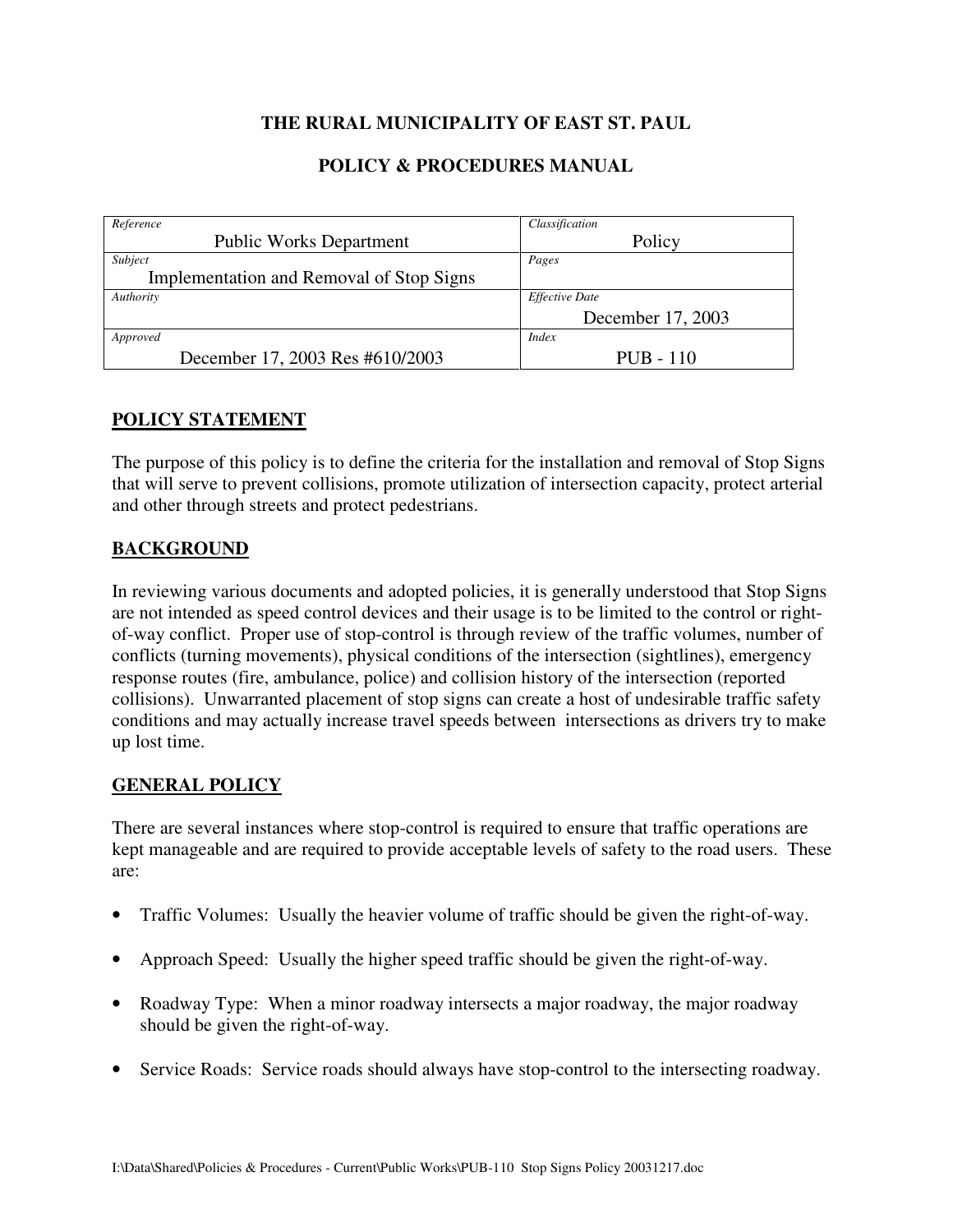• Sign Placement: If stop signs are required due to volumes, collisions, etc. along a street that is not part of the primary roadway system, the signs are to be placed in a manner that will not stimulate travel along the street and lead to its ultimate development as a through carrier. An example would be if traffic operations along a local residential street provide better levels of service than the traffic operations along a local collector, whereby traffic volumes would be diverted to the local residential rather than being maintained on the collector.

## **DETAILED POLICY**

The following is a list of general guidelines that may be used to initially identify if an intersection requires stop-control and are solely based on volumes passing through the intersection. This assessment does not take into account the collision history, intersection geometrics, or Emergency response routes.

#### **1. Four-Leg Intersections, RightAngle Turns**

• Where the Average Annual Daily Traffic (AADT) volume on  $A + C > B + D$ , stop B and D.





• Where the AADT volume on  $A + C < B + D$ , stop A and C.





#### 2. **Three-Legged Intersections**

A stop sign should be installed on Leg A unless the traffic volumes indicate a preference for stopping Leg C.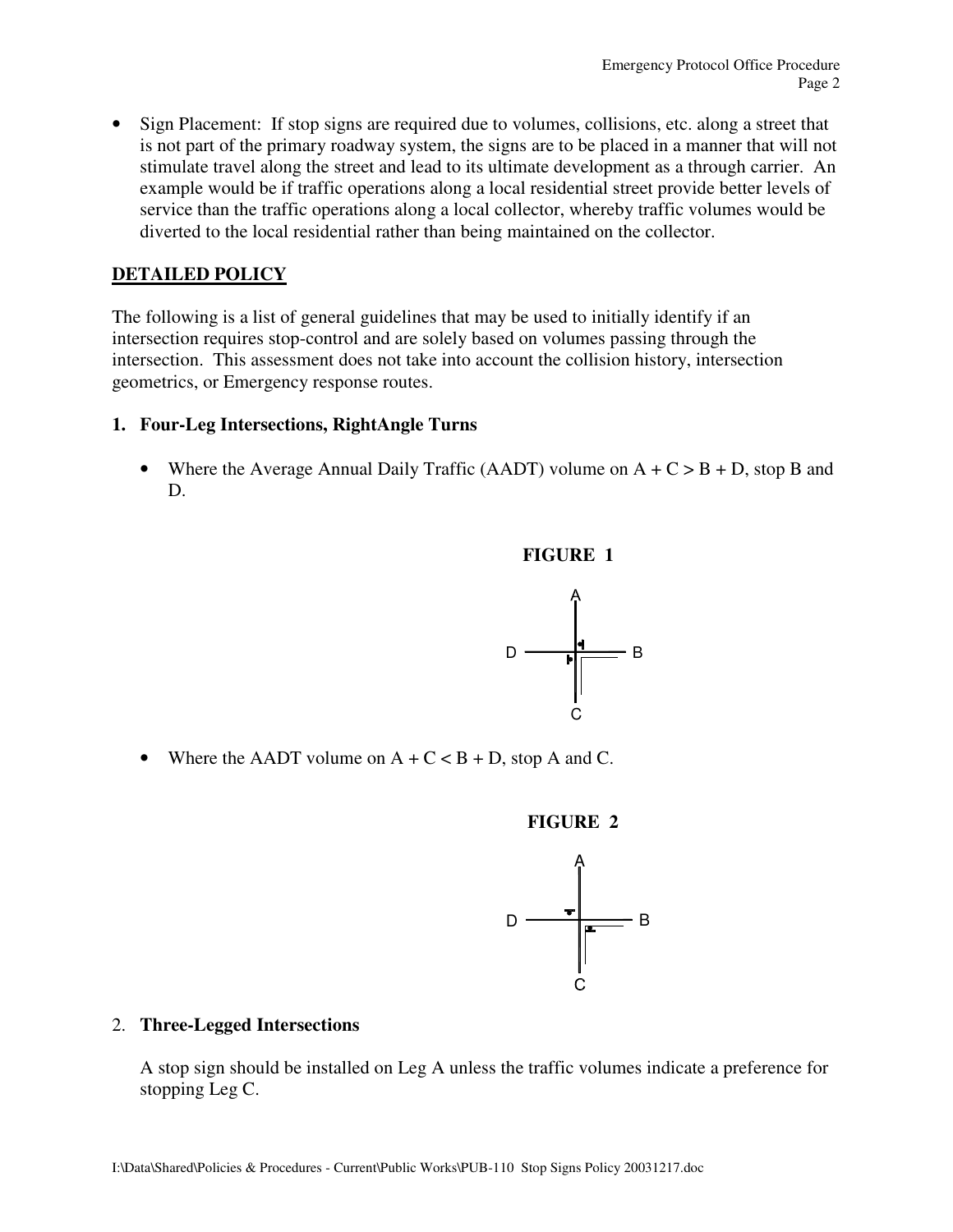A stop sign may be placed on leg C if:

- Leg C traffic AADT volume is less than 20% of Leg A traffic AADT volume and,
- For a right-turn roadway intersection (Figure 3) the left-turn volume for Leg A, (A to C) is less than 10% of the total approach volume on Leg A; or
- For a left-turn intersection (Figure 4) the through volume on Leg B (B to C) is less than 10% of the total approach volume on Leg B.

**FIGURE 3 FIGURE 4** 



#### 3. **Multi-Way Stop Signs**

The following conditions may warrant a multi-way stop sign installation:

- Where the volume of traffic on the intersecting roadways are approximately equal,
- Where traffic signals are warranted, the multi-way stop may be considered as an interim measure to control traffic while arrangements are being made for the signal installation,
- As a temporary measure when reversing the stop conditions on intersecting roadways,
- When the minimum 24-hour traffic volume warrants for a four-way stop are met, as shown on Figure 5:
	- **Figure 5**

 $A + B + C + D$  = ~5,000 vpd.  $A + B \text{ or } C + D$  = ~ 2,400 vpd.



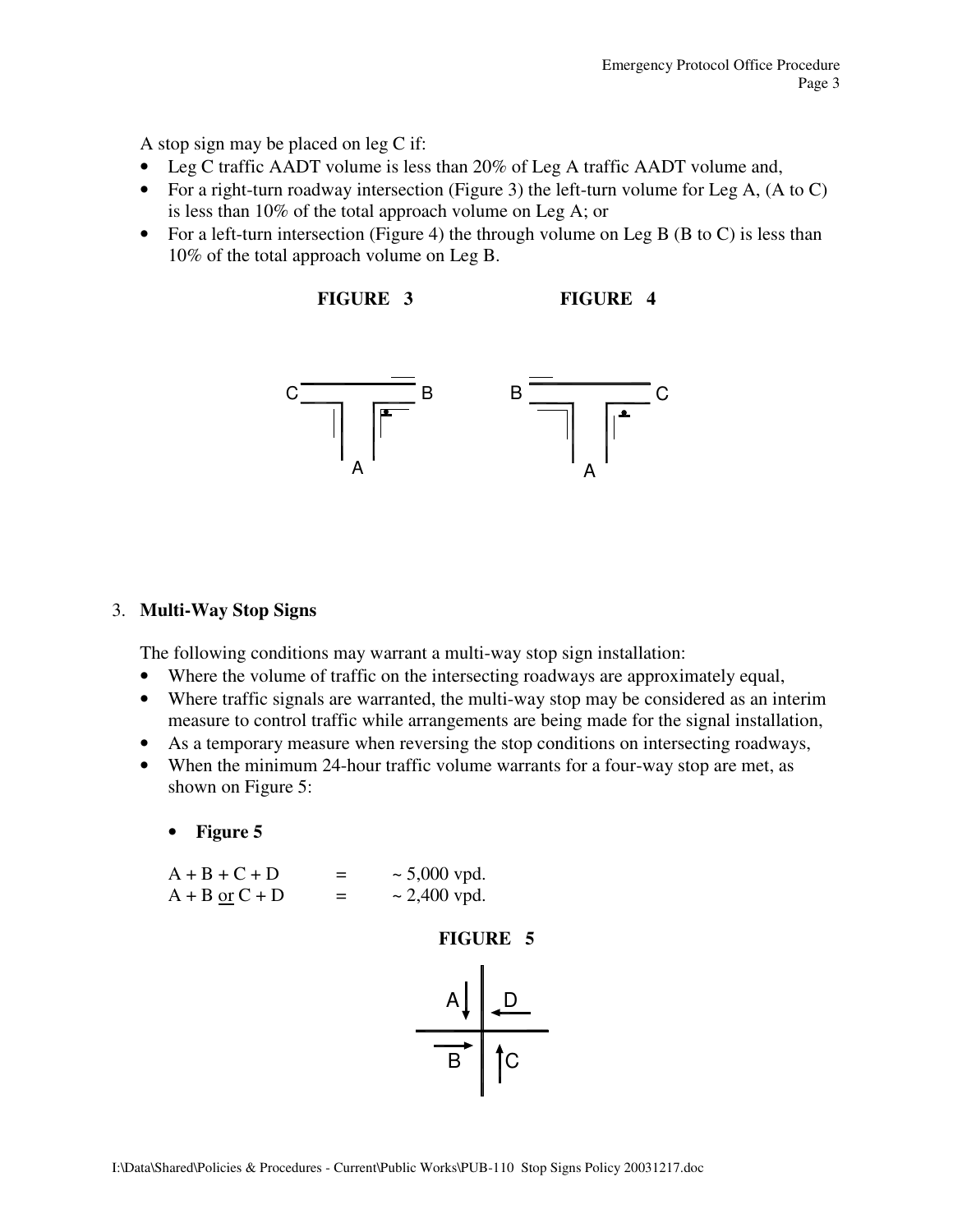### PLUS:

Assume Approach 3 is the third highest leg (based on Volumes) at the intersection, then:

 $2(C + D) > A + B$ 

**FIGURE 6** 



OR:

Assume legs 2 and 4 are major approaches, then:

 $2D > A$  or  $2B > C$ 

**FIGURE 7** 



## **4. REMOVAL OF MULTI-WAY STOP SIGNS**

Should removal of stop sign be warranted at a currently stop-controlled intersection, the following steps should be taken to mitigate confusion and driver error: